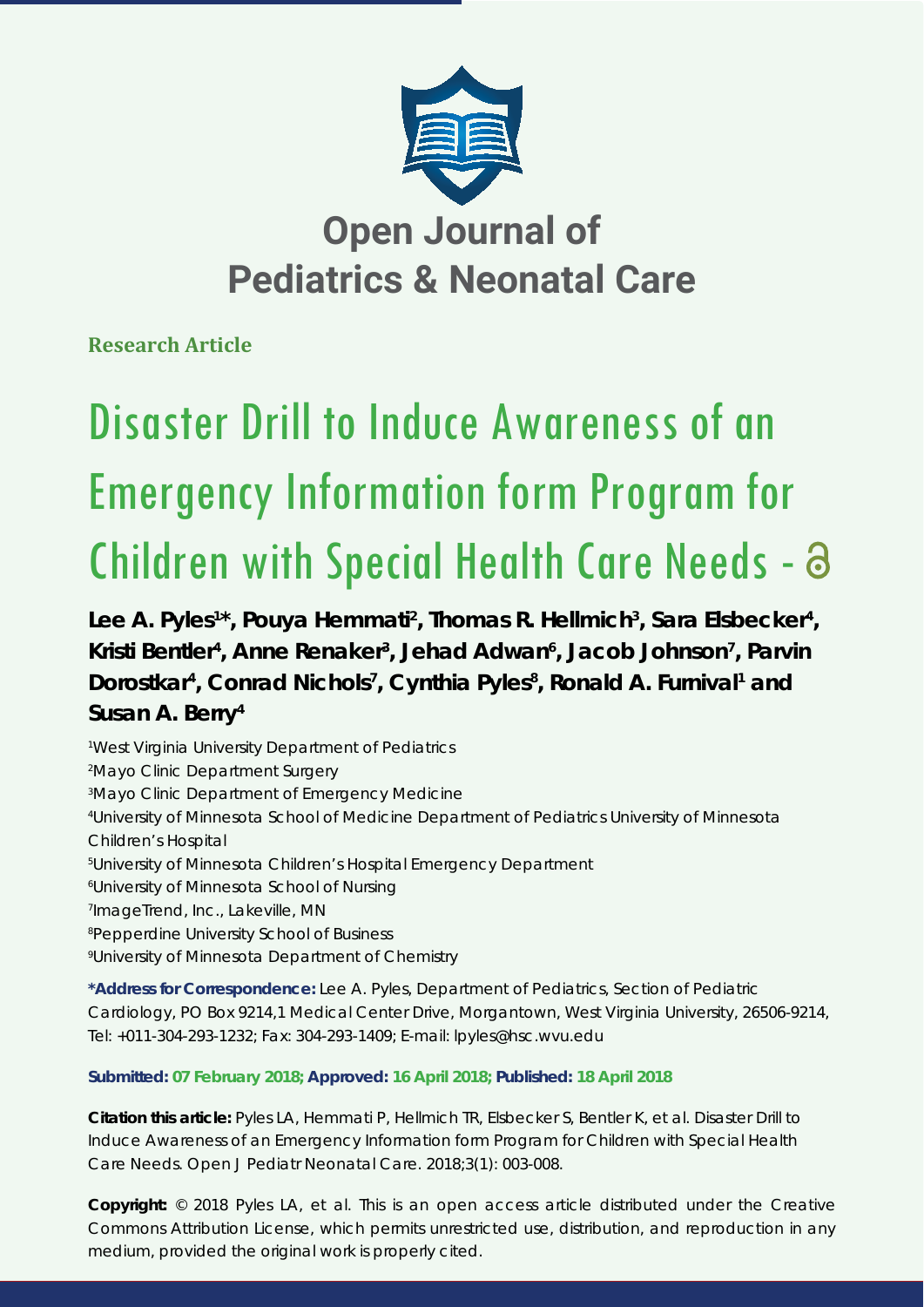# **ABSTRACT**

**Objective:** Disasters represent a challenge to child health care delivery, especially for Children with Special Health Care Needs (CSHCN) at least in part from the information deficit that accompanies the disruption in healthcare networks. The Emergency Information Form (EIF) is an emergency and disaster focused health summary for CSHCN. We conducted a disaster simulation for groups of children with cardiac and genetic diagnoses to analyze disaster preparedness by families and providers, identify barriers and evaluate parent and provider impressions of the simulation.

**Methods:** After a simulated tornado strike, parents and children reported to an emergency department or care center with a scripted scenario of psychosocial and medical problems based on their actual health history. Providers reviewed histories and made an initial assessment. Some children had emergency summaries available and some not.

**Results:** Participants included 34 CHSCN from 26 families plus 13 health care professionals. Parents' impressions significantly improved. All participants responded with similar attitudinal changes regarding provider disaster preparedness. Debriefings suggested that MyEIF.org would improve a disaster response.

**Conclusions:** A disaster simulation for cardiac and genetic CHSCN produced a teachable moment that resulted in a transformative experience for parents and potential disaster providers. This is the first reported simulation to use actual parents and CSHCN as participants in a disaster drill.

**Keywords:** Disaster preparedness; Emergency preparedness; Children with Special Health Care Needs; Patient simulation; Disaster drill; Emergency Information Form (EIF); Delivery of health care

# **ABBREVIATIONS**

CSHCN: Children with Special Health Care Needs; AAP: American Academy of Pediatrics; ACEP: American College of Emergency Physicians; EIF: American College of Emergency Physicians-American Academy of Pediatrics Emergency Information Form

## **INTRODUCTION**

Disaster drills can train health care providers in mass casualty care and are usually focused on the general adult and pediatric populations [1]. Children can be inordinately affected by disasters as a result of dependence upon adults who have additional responsibilities and priorities aside from the children. Children with Special Health Care Needs (CSHCN), who require greater medical services and resources than the general pediatric population, are further affected during disasters when compared to healthy children [1]. Reports of experience with children in disasters focus on increased resource utilization by CSHCN and the unique medical requirements to care for these children in emergency settings have been addressed by national pediatric and emergency care organizations In 1999, the American Academy of Pediatrics (AAP) and the American College of Emergency Physicians (ACEP) jointly formulated a policy to advocate for preparation of emergency plans for CSHCN [2,3]. The policy established a standardized format, dataset, and implementation plan for CSHCN based on the ACEP-AAP Emergency Information Form (EIF). And has been recently updated and reaffirmed by AAP, including a recommendation for disaster drills and planning [4]. The Federal Maternal and Child Bureau Emergency Medical Services for Children Program, in its 2001-2005 Five-Year Plan, advocated for formation of model emergency care plans for CSHCN [5]. The AAP has offered recommendations for school disaster preparedness that include completion of an EIF for any students considered to have special health care needs [6]. The AMA has recently proposed a set of disaster data elements, similar to the EIF data elements as a part of a CDC disaster preparedness grant [7].

Disaster drills have been proposed in a 2010 AAP Policy Statement ("Emergency Information Forms and Emergency Preparedness for Children with Special Health Care Needs") as a way to help ensure

**SCIRES Literature - Volume 3 Issue 1 - www.scireslit.com Page - 004**

that CSHCN receive appropriate care during a natural disaster or act of terrorism [5]. Significant barriers to health care and health information dissemination in a disaster include displacement of the patient away from the medical home or usual site for receiving health care; unavailability of family members familiar with the past medical history; disruption of electrical power, computers and electronic health records; and sudden escalation of need for health services exhausting available resources.

The extraordinary demand for resources in a disaster could result in health care rationing that could adversely affect CSHCN, especially if their complex needs are not well-delineated or understood. For example, without an emergency-focused health summary, a child with a diagnosis such as medium-chain acyl-CoA dehydrogenase deficiency might experience an inadvertent but potentially adverse rationing of care, or an inappropriate triage decision. In the absence of a concise emergency-focused clinical summary that explains the child's diagnoses and special precautions, a disaster provider may be more likely to limit or delay timely delivery of sufficient medical care and resources. The EIF has demonstrated the capability to address the emergency information deficit for CSHCN [8]. With this study, we sought to demonstrate that this readily available electronic EIF could help address the information deficit for CSHCN during a disaster. A disaster simulation could increase provider and family awareness of the EIF, train them to use the tool, and enhance EIF utilization in times of need [9].

## **METHODS**

#### **EIF and MyEIF.org**

The Emergency Information Form (EIF) is an emergency and disaster-focused clinical summary formulated in a consensus-driven process by the Committee on Pediatric Emergency Medicine of the AAP, and the Pediatric Emergency Medicine Committee of the ACEP [3]. The paper-format EIF was first published in national policy statements by the two organizations in 1999. The EIF includes sections on demographics, diagnoses, past procedures, medications, allergies, baseline physical and neurobehavioral findings, and anticipated problems with suggested evaluations and solutions. The anticipated problems and suggested solutions section makes the EIF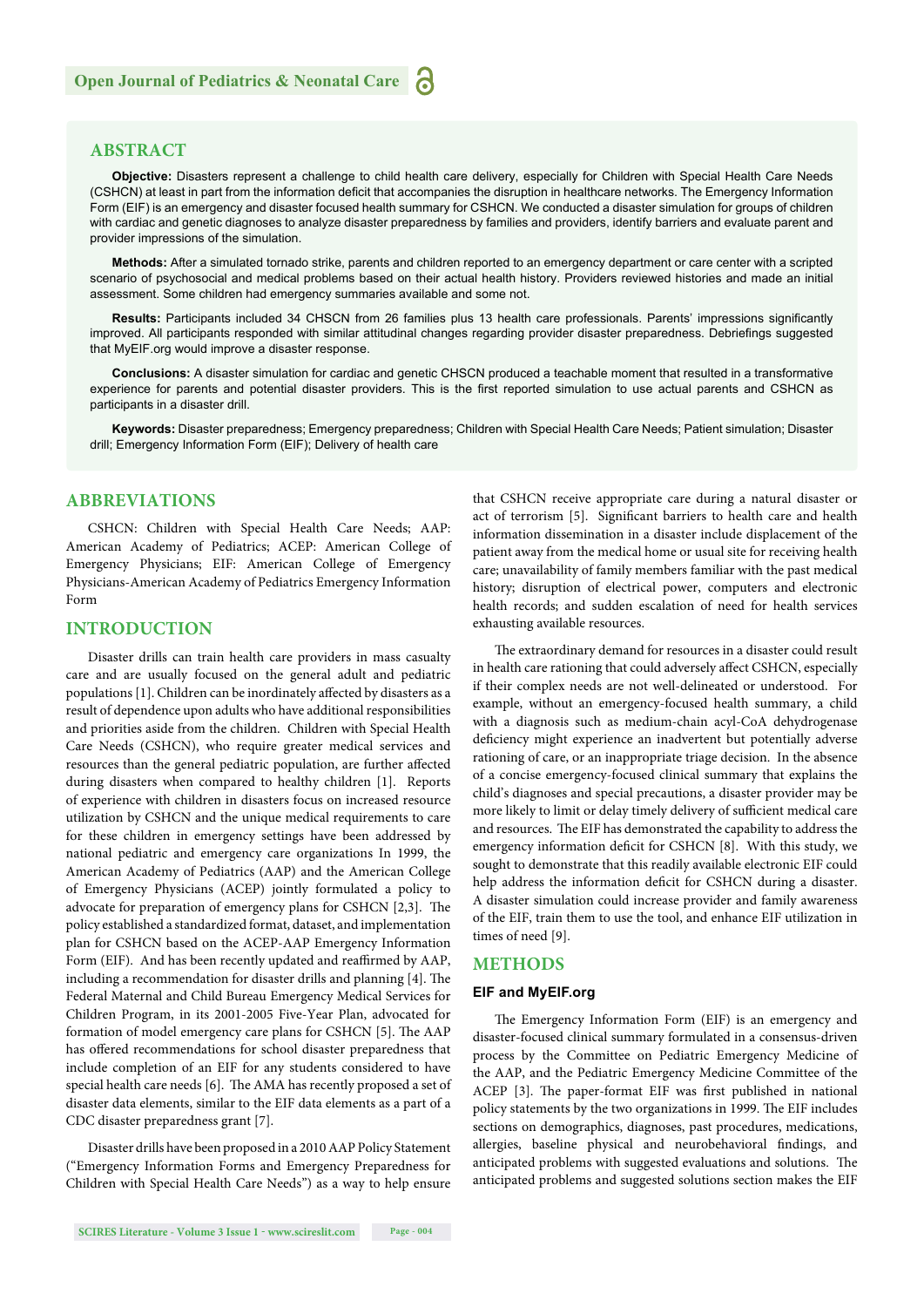# **Open Journal of Pediatrics & Neonatal Care**

unique among suggested formats for personal health records.

MyEIF.org hosted online electronic EIFs for CSHCN. The MyEIF application is a web-linked database developed as part of a Department of Health and Human Services Maternal and Child Health Bureau Emergency Medical Services for Children Targeted Issues grant, hosted on an MS-SQL platform employing ColdFusion and Crystal Reports utilities, as well as web editor and security soft ware developed by the programmers from Image Trend, Inc of Lakeville, MN. Image Trend programmed the MyEIF.org website under our direction and hosted and provided technical support for the site since inception in August 2002. Initial start-up of the website, originally named Midwest Emergency Medical Services for Children Information System (MEMSCIS), has been previously reported [9]. The site is now inactive.

## **Study population**

The study population consisted of children with cardiac and genetic diseases and their parents and other caregivers, in addition to disaster-oriented care providers (emergency and critical care nurses, advanced practice nurses and physicians). Child and family participants were recruited during clinic visits, by telephone and email from cardiac and genetics clinic directories, and MyEIF.org registries. Additionally, an email flyer was sent to MyEIF.org members that invited them to participate in the disaster drill. Approximately half of the child and family participants were enrolled in MyEIF.org (with a completed on-line EIF). The remaining patients were children with similar cardiac and genetic diagnoses, not enrolled in MyEIF. org. None of the families had created a different personal health record. Some possessed an informational letter from a pediatric sub-specialist. Parents gave informed consent for participation in the drill and assent was obtained from eligible older children using a protocol approved by the University of Minnesota Committee for the Protection of Human Subjects. Disaster care providers also gave informed consent to complete surveys and tests.

The disaster drill was conducted at the University of Minnesota Amplatz Children's Hospital and consisted of the following steps: A written disaster scenario was given to family participants and providers after they signed informed consent on the day of the event. Families of CSHCN were separated from providers until the drill started. Briefings designed to provide "Just-in-Time" factual information of basic disaster preparedness were separately delivered to the families and providers immediately prior to the drill. The simulation included two sites of care: a special needs shelter and an emergency department. MyEIF.org members and non-members with cardiac and genetic conditions were each randomly assigned to both areas. An individualized scenario was crafted for each child based on his or her actual past medical history and the assigned site of care. Examples included pacemaker failure due to crush injury, lack of specialty feeding formula for a child with an inborn error of metabolism, and requirement for refills of various prescription medicines.

#### **Disaster scenario**

It has been a sunny steamy day in the Twin Cities Metro. At 5 pm the skies begin to dim and storm clouds are gathering. Some are concerned due to a nearby possible tornado sighting. Rain and hail are followed by a deathly still and a string of tornadoes is generated along a line through the Minneapolis metro area. Winds to 70 mph are noted and power and telephone are out to 25,000 homes along the front line. The hospital is operating under emergency power but EHR systems are down.

#### **Drill parameters**

The children were presented to the care areas every 60 minutes in three cohorts of 10-12 children, each by family with a random sample of the four cohorts described previously. No family had partial MyEIF.org participation if they had multiple CSHCN. Care providers were asked to work in teams to perform initial triage on the patients. The individual scenarios included simulated vital signs in some cases. Children were given a red scarf to place over an area of simulated laceration, a Sponge-Bob Band-Aid® for a minor laceration, and a tan scarf to denote a crush injury. Not all children had simulated injuries. Parents were not portrayed as injured and no children were separated from their parents. A \$50 gift certificate from a national discount chain was given to the family for each participating child. Parking and lunch were provided for families and these items were included in the IRB protocol and recruitment flyers.

#### **Data collection and analysis**

Providers completed multiple-choice knowledge inventory surveys before and after the drill. Additional survey items included questions that explored knowledge, attitudes and beliefs regarding childhood disaster preparedness and the simulation. Parents were surveyed for knowledge of and attitudes towards disaster management and their beliefs and impressions of availability of emergency-focused health information's impact on the providers. A post-simulation debriefing with the patient families and the professional staff was conducted, focusing on determination of satisfaction with the drill, family and provider attitude changes, and lessons learned as a result of the simulation.

Data were analyzed using Jmp® Statistical Software (SAS Institute, Cary, NC). Comparisons of Likert evaluations were tested with Wilcoxon Rank Sum distributions. The parent survey was based on that of a previous study and was developed using guidelines suggested by Demeris et al. [9,10] Parents responded on a Likert Scale of 1-5, in which 5 was the favorable answer (strongly agree) and 1 was the unfavorable answer (strongly disagree). The parents were questioned regarding previous emergency experiences and their attitudes towards them. Endpoints for the investigation included the incremental increase in knowledge of disaster management by the participants and changes in attitude towards the need for specialized health information for CSHCN. The University of Minnesota Human Subjects Institutional Review Board reviewed and approved this study including consent.

## **RESULTS**

Participants comprised of 32 Children With Special Health Care Needs (CSHCN) from 26 different families, each with at least one parent or caregiver. The children were divided into four groups: children with inborn errors of metabolism possessing an EIF on MyEIF.org ( $n = 10$ ), children with inborn errors without an EIF ( $n$ = 6), children with cardiac diseases possessing an electronic EIF on MyEIF.org ( $n = 10$ ) and children with cardiac disease without an EIF  $(n = 6)$ . No parent or child presented with a different electronic or printed personal health record. Table 1 lists the children's medical diagnoses and acute problems. Five physicians and eight nurses and advance practice providers participated in the drill. Two physician investigators and two staff from the Fairview Health System simulation team participated as observers.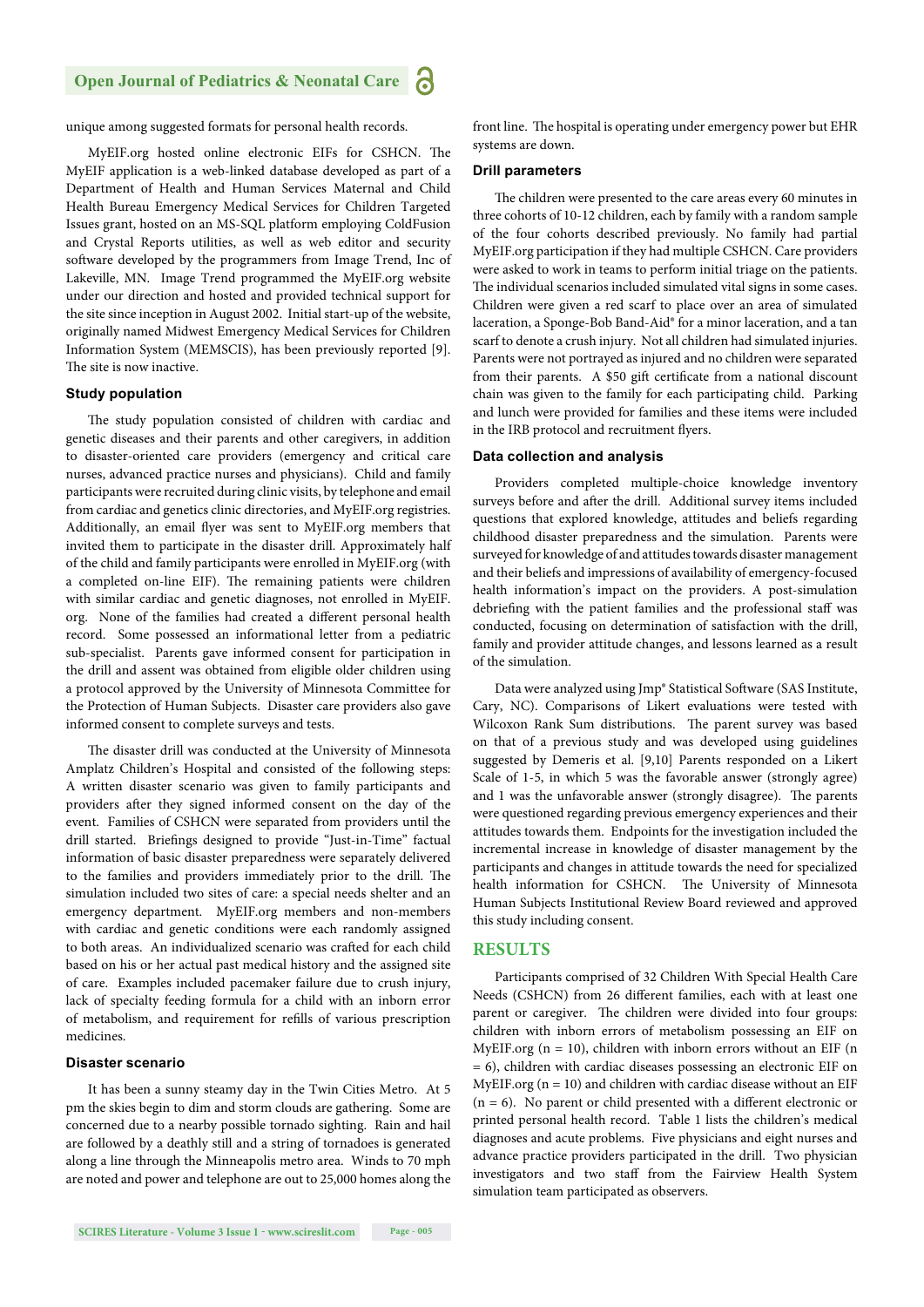# **Open Journal of Pediatrics & Neonatal Care**

The professional and family responses to the attitudinal surveys are presented in tables 2,3. Six of 13 professionals felt that lack of knowledge of medication prescription dosing was the major barrier to delivery of adequate care. Professionals noted safety of their own family was a valid disaster concern (13 responses with Likert score 4.6 of 5.0) and felt that hospitals should prepare for any possible disaster as opposed to disasters considered likely for their specific area. Many of the professionals initially incorrectly chose ESPN.com as a reliable source of disaster education information. Seven of 13 professionals were unfamiliar with disaster immunization recommendations for children.

Figures 1,2 present parent responses to two questions asked both pre- and post-drill that focused on parental assessment of provider attitudes. Family survey responses included significant changes in Likert Scale responses for questions that measure the family comfort level for emergency care and the family perception of the professional's comfort level for emergency care related to the presence of an EIF for the special needs child. Figure 1 presents the significant improvement in families' impressions of the helpfulness of an EIF for health care providers. Figure 2 presents the change in parents' perception of comfort level of the professional volunteers with caring for CSHCN. Table 3 presents the professionals' impressions of the importance of the various types of data in an EIF history for CSHCN. The most desirable categories were medications, diagnoses, and

| Table 1: Patient Chronic Diagnoses and Acute Problems. |                  |                    |                                                                                                                                                                    |                                                                                                                                                                                                                                                                                 |  |  |  |  |
|--------------------------------------------------------|------------------|--------------------|--------------------------------------------------------------------------------------------------------------------------------------------------------------------|---------------------------------------------------------------------------------------------------------------------------------------------------------------------------------------------------------------------------------------------------------------------------------|--|--|--|--|
| <b>Diagnosis</b><br><b>Type</b>                        | EIF              | <b>Destination</b> | Underlying<br><b>Diagnosis</b>                                                                                                                                     |                                                                                                                                                                                                                                                                                 |  |  |  |  |
| Cardiac                                                | EIF              | 6 ED<br>4 Clinic   | CAVC, Coarct,<br>PA-IVS, PS,<br>VSD (3), TAPVC,<br>TOF, Corrected<br>Transposition                                                                                 | Crushed in house;<br>Pacemaker failure, HR<br>40; Multiple trauma: Head<br>Bonk, compound fracture<br>of right arm (2); chest<br>trauma, crush injury, sat<br>75%; (baseline 85%);<br>Displaced from home<br>(6) some with minor<br>abrasions, lost meds,<br>minor head trauma. |  |  |  |  |
| Cardiac                                                | no<br>EIF        | 3 ED<br>4 Clinic   | AS, MR, TOF, TOF-<br>PA, TGA, Truncus<br>(2)                                                                                                                       | Arm laceration, minor head<br>trauma; Displaced from<br>home (6), some with lost<br>meds, minor abrasions,<br>minor head trauma.                                                                                                                                                |  |  |  |  |
| Genetic/<br><b>Metabolic</b>                           | EIF              | 8 ED<br>1Clinic    | 3-MCC Deficiency,<br>Argininosuccinic<br>Aciduria (3), MCAD<br>Deficiency (2),<br>Cobalamin C, OTC<br>Deficiency(2)                                                | Several sets of siblings<br>with inborn errors; ill,<br>sleepy after not eating<br>for 12 hours (3), out of<br>medicines (4), unrelenting<br>vomiting (1), healthy but<br>inborn error (1)                                                                                      |  |  |  |  |
| Genetic/<br><b>Metabolic</b>                           | <b>No</b><br>EIF | 0ED<br>6 Clinic    | Biotinidase Intake<br>(2), Congenital<br>Disorder of<br>Glycosylation<br>1A, Septo-Optic<br>Dysplasia, Spinal<br>Muscular Atrophy,<br>Wolff-Hirschhorn<br>Svndrome | Displaced from home<br>with no medicines (5),<br>tracheostomy requiring<br>electricity for suctioning.                                                                                                                                                                          |  |  |  |  |

CAVC: Complete Atrioventricular Canal Defect; Coarct: Coarctation of the Aorta; PA-IVS: Pulmonary Atresiea with Intact Ventricular Septum; VSD: Ventricular Septal Defect; PS: Pulmonary Valve Stenosis; TOF: Tetralogy of Fallot; TAPVC: Total Anomalous Pulmonary Venous Connection; MS: Mitral Valve Stenosis; TGA: Transposition of the Great Arteries; Truncus: Truncus Arteriosus; 3-MCC: 3-Methylcrotonyl Coa Hydroxylase Deficiency; MCAD: Medium Chain Acyl Coa Dehydrogenase Deficiency; OTC: Ornithine Transcarbamylase Deficiency.

What barriers did you face if the patient participant was not enrolled in MyEIF? **Response Area Number of Responses** Medication questions **6** General information deficit  $\overline{5}$ Diagnosis 1 Foreseeable barrier: in availability of

**Table 2:** Provider Feedback to the question

**Table 3:** Professional Preference for Importance of Information Provided.

parrier: in availability of the state of the state of 3

|                            | <b>Professional's Choice Number</b> |    |    |    |  |
|----------------------------|-------------------------------------|----|----|----|--|
| Information<br>Type        | #1                                  | #2 | #3 | #4 |  |
| <b>Medication List</b>     | 12                                  | 0  | 0  | 0  |  |
| <b>Health Providers</b>    | 1                                   | 3  | 3  | ŋ  |  |
| <b>Diagnosis List</b>      | 0                                   | 7  | 5  | ŋ  |  |
| <b>Special Precautions</b> | 0                                   | O  | 2  | 8  |  |
| <b>Past Procedures</b>     | 0                                   | 1  |    | 2  |  |
| Other                      | 0                                   | O  | O  | o  |  |

Disaster care providers' post-drill impression of data found to be most important from the EIF during the disaster drill. Choices included medication list, diagnosis list, provider list, past procedures, special precautions and other (only choices 1-4 are shown).

primary care provider's contact information. Special precautions, the unique feature of the AAP-ACEP EIF, was picked as third most important by two people and fourth by nine providers.

Nine families reported that they had family disaster plans while 17 had no plan. Post-simulation, 14 of 17 said that they would create a plan. All 26 families reported that they knew the preferred emergency department they should use. Thirteen families reported MyEIF utilization. Seven had a paper emergency health summary (although these were not brought to the drill) and six had no emergency summary of any sort.

Family responses to questions about barriers and challenges are presented in table 4. Recurrent themes in narrative responses included concern for rarity of the child's disorder and a new appreciation of how a care provider might utilize their child's emergency summary. The families seemed to gain an appreciation of the importance of practicing the disaster response. In actual usage, 11 parents reported that they always gave an emergency provider access to an electronic or paper EIF and three families sometimes gave the access. Seven families reported that they had previously updated their EIF's (average duration of time needed to update was reported as 16 minutes) while seven had not done so. All families reported that they would use the EIF again, although one family reported dissatisfaction because they did not want to personally update the document.

## **DISCUSSION**

This is the first special needs-focused disaster drill to use actual parents and children with special health care needs as participants in the simulation. We found that families of CSHCN and health care professionals were significantly more confident of the quality of care during this disaster drill if the child's medical history was available *via* EIF, based on parent input from survey and provider impression from the debriefing. Parent and provider participants experienced a significant attitudinal change regarding emergency and disaster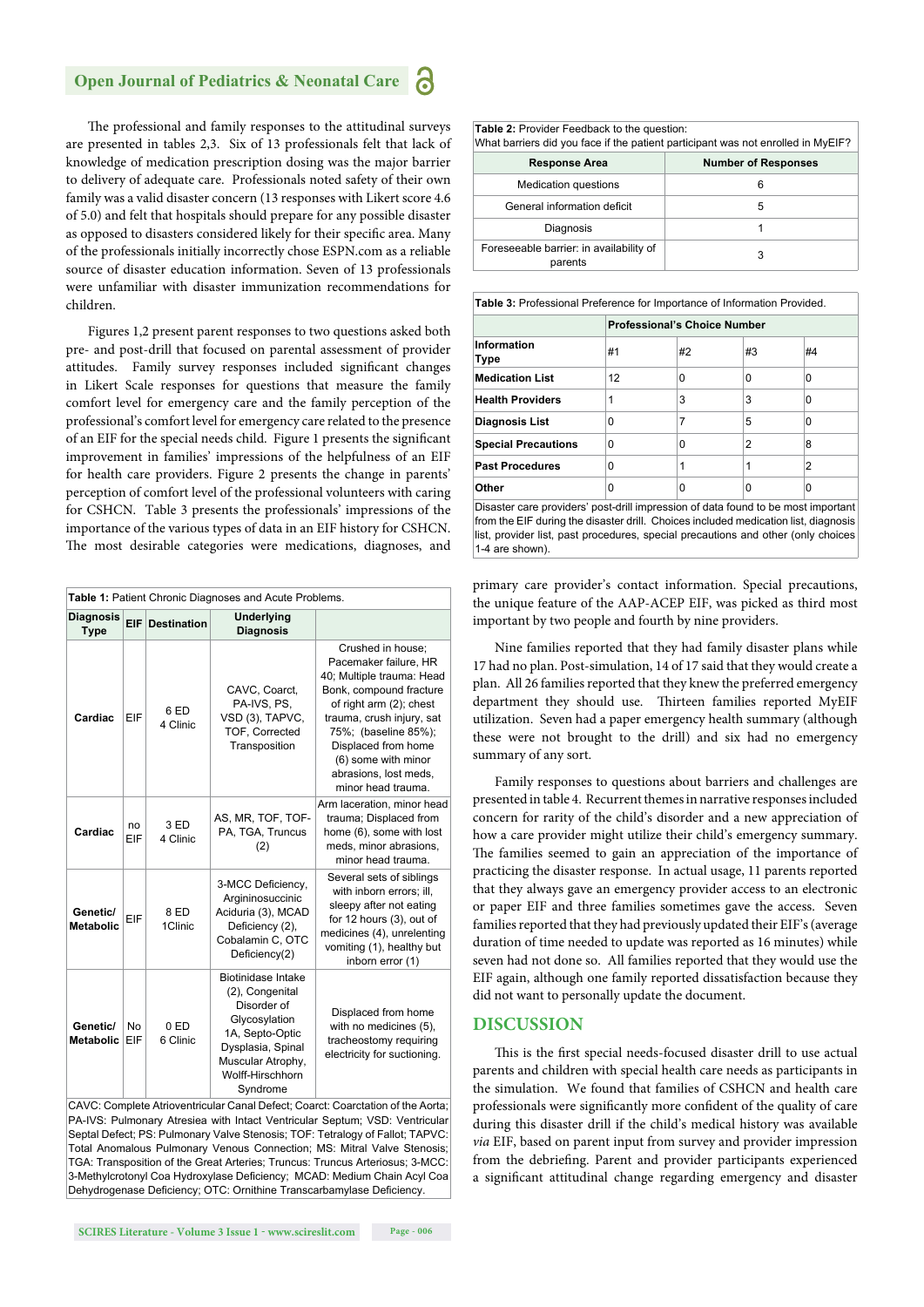

as doctors and nurses find the EIF helpful" pre and post disaster drill. The change in Likert scale response was highly significant (Wilcoxon rank sum distribution p < 0.0001). Parental impression that an EIF would be helpful to the professionals increased from  $3.5 \pm 0.2$  (mean  $\pm$  SE) of 5 on a Likert Scale to  $4.8 \pm 0.1$  (p < 0.0001) where  $1 =$  strongly disagree  $5 =$  strongly agree. Median Likert response increased from 3 to 5.



statement: "I find that the comfort level of hospital personnel improves when they find that I have a written summary of my child's health history". Likert response increased from  $3.8 \pm 0.2$  to  $4.8 \pm 0.1$  of 5 (Wilcoxon rank sum distribution  $p < 0.0001$ ) where  $5 =$  strongly agree and  $1 =$  strongly disagree. Median Likert response increased from 4 to 5.

#### preparedness for CSHCN as a result of this drill.

Parents who were not enrolled in MyEIF.org expressed an interest in joining after the simulation. Debriefing with parents and professionals exhibited an impression that emergency care plans would improve a disaster response. Debriefing discussions with the families underscored their increased understanding of the importance of EIFs for the disaster care professionals that were meeting their

**SCIRES Literature - Volume 3 Issue 1 - www.scireslit.com Page - 007**

CSHCN for the first time. The family debriefings and professional participants' and observers' reports did not reveal any instances of child participant anxiety. Overall, the discussions and the survey responses indicated that the families had experienced a significant change in attitude regarding the need for emergency and disaster preparedness. The disaster drill created a model for a teachable moment for professionals and parents, engendering a positive feeling for use of the EIF for CSHCN to prepare before a disaster. It also motivated parents to consider use of the MyEIF.org website to maintain emergency and disaster-focused clinical summaries for their CSHCN.

This simulation presented a unique opportunity to alter attitudes of involved families and professionals. Of note, families and actual medically fragile children were involved in the drill with factual health histories used as the point of embarkation to create the individual disaster scenarios. The drill created an increased awareness of the issues of CSHCN in disaster settings for both families and providers. The emergency and critical care professionals were made aware of the utility of an emergency-focused health summary when they contemplated the need to assemble critical supplies for a medically fragile child displaced from his or her home with limited access to medical history and for trauma care for such a child. The parents became aware of the critical health information that providers would need in a disaster setting. The knowledge expansion for parents was an added bonus that could not be obtained using simulation with manikins or actors, as advocated by other reports.  $[11,12]$  This group of exercises, each lasting 20 minutes, could serve as a model for subsequent learning activities that could be designed to produce a similar change in attitudes and behaviors for the families and professionals.

Despite an intuitive grass-roots belief in the effectiveness of EIFs and promising initial evidence, efficacy of emergency care plans has not been proven. [9,10] Also, no description of a large experience in dealing with CSHCN in a disaster is available. Rath and coworkers reported results of surveys of children (39% with preexisting conditions) presenting for emergency care in New Orleans after Hurricane Katrina [2]. Of these subjects, 58% of CSHCN *vs*. 34% of children with no pre-existing conditions experienced some disruption in health care. The authors stated that "Children and adolescents with chronic conditions are at increased risk of adverse outcomes following a natural disaster. Providers may be able to reduce negative effects on this population by developing condition-specific preparedness care mechanisms." [2] Condition-specific instruments may not be necessary if the EIF is used to create a patient-specific instrument that follows the general template in the ACEP-AAP form. After Hurricane Katrina, easy portability of immunization records of Louisiana children to other locales was reported, but newborn screening for inborn errors of metabolism was disrupted [13,14].

This study is limited in its ability to show that EIFs or the MyEIF. org website specifically produced the attitudinal transformation since all groups of the parent participants equally and dramatically changed their survey responses regarding the providers. We did not segregate EIF owners from non-owners in the simulations and the debriefings. In fact, this lack of separation may be an important part of the experience for both groups of families because the experiences of the opposite groups of families reinforced the importance of, or need for an EIF. In addition, it does not appear to be necessary to separate CSHCN by disease categories for these simulations. In future studies, a larger group of family participants could elucidate a difference in